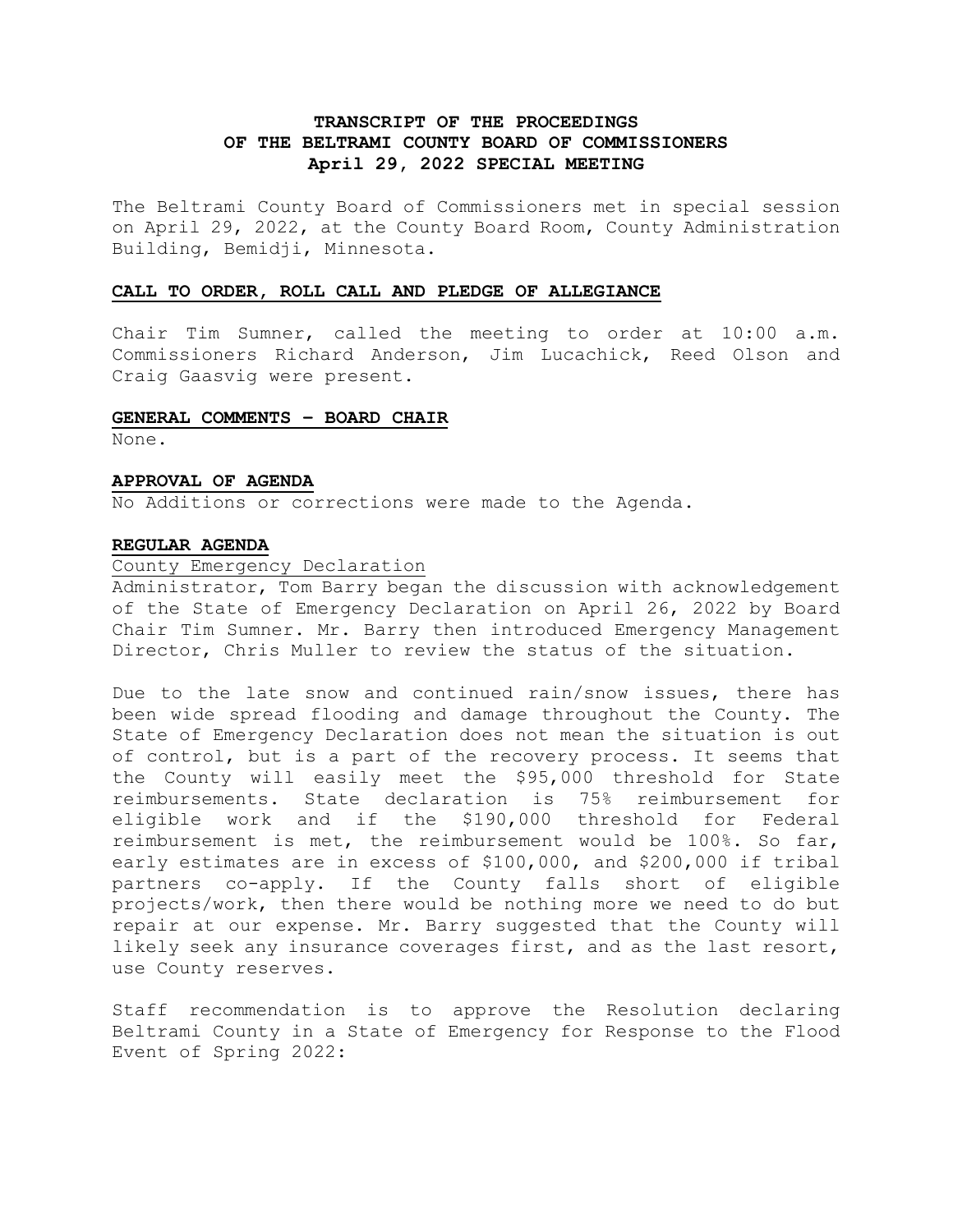*Beltrami County Board of Commissioners Meeting Minutes April 29, 2022*

WHEREAS, Beltrami County has been impacted by flooding due to heavy rainfall and a late snow melt after several feet of snow during the winter of 2021-2022; and

WHEREAS, many county and township gravel roads have been impacted by normal spring thaw, snow melt and persistent precipitation in the month of April resulting in deteriorated road conditions; and

WHEREAS, in the early morning hours of April 23rd, 2022 many areas of the county received in excess of three inches of rainfall from thunderstorms that combined with snow melt resulted in considerable overland flooding across much of Beltrami County; and

WHEREAS, overland flooding and heavy rainfall exacerbated spring road conditions, resulting in significant damage and impact to many roadways due to washouts; and

WHEREAS, the City of Bemidji experienced flooding of City Hall due to the storm drainage system being overwhelmed from heavy rainfall and numerous roadways experienced culvert washouts and roadway washouts; and

WHEREAS, areas of Beltrami County continue to experience flood conditions that will likely be prolonged or aggravated by forecast precipitation in the coming days; and

WHEREAS, county, city and townships are responding to the emergency needs of the community due to flooding that is resulting in expenses in the tens of thousands of dollars in damages to public property damage; and

WHEREAS, Beltrami County is likely to exceed the threshold to qualify for disaster assistance through the State of Minnesota; and

WHEREAS, the Beltrami County Department of Emergency Management requests the Beltrami County Board of Commissioners declare Beltrami County in a STATE OF EMERGENCY for the spring flooding event of 2022.

NOW, THEREFORE, BE IT RESOLVED that the Beltrami County Board of Commissioners declares Beltrami County in a State of Emergency for conditions resulting from the flooding event of Spring 2022 this day of 29 of April, 2022 for a period of 30 days or until emergency conditions no longer exist.

A motion was made by Commissioner Olson and seconded by Commissioner Anderson, to approve the Resolution Declaring

2